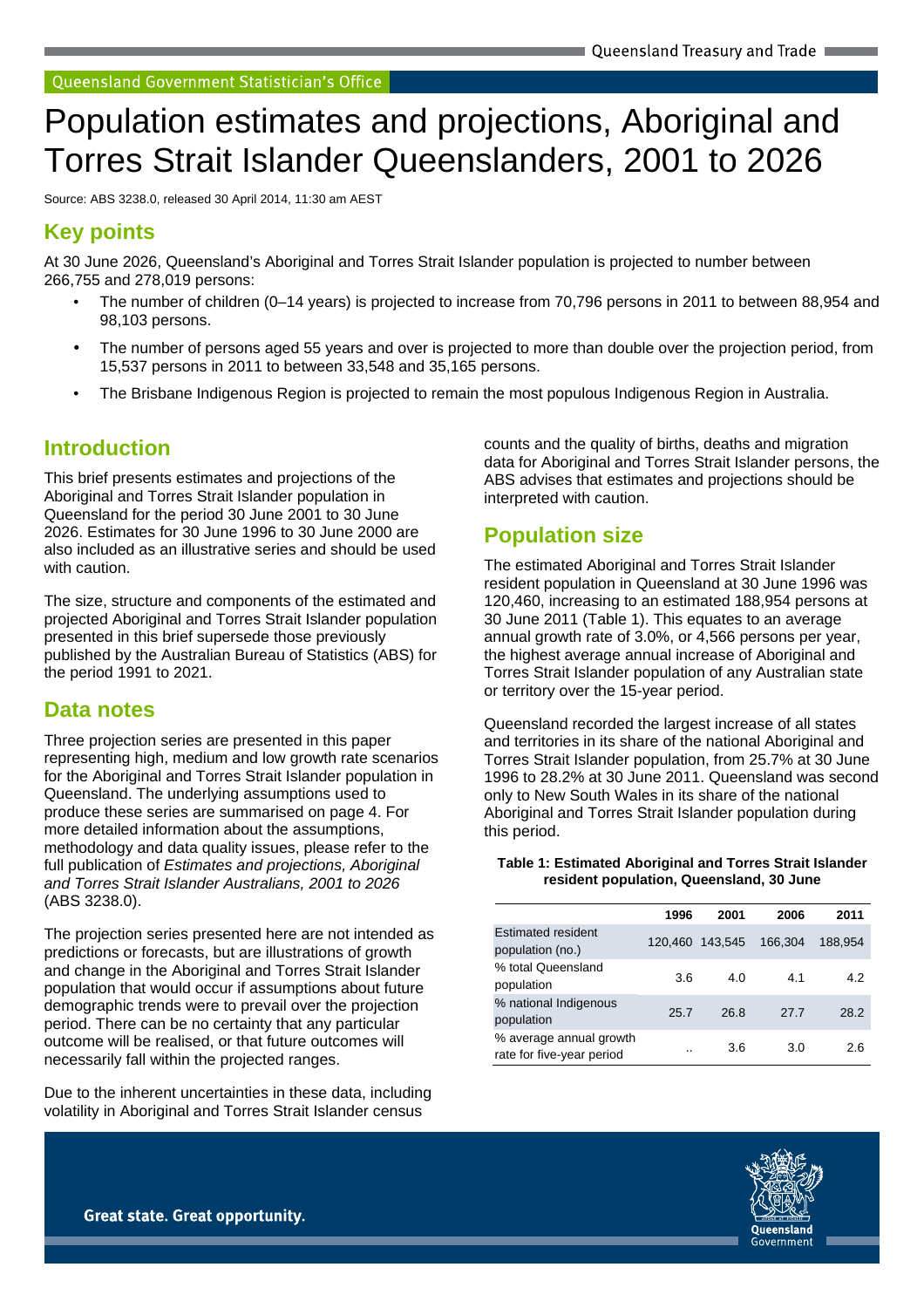Despite this growth in the resident population, there was minimal change to the proportion of Queenslanders of Aboriginal and Torres Strait Islander origin over the reference period, accounting for 3.6% and 4.2% at 30 June 1996 and 2011 respectively.

Looking ahead to 2026, Queensland's Aboriginal and Torres Strait Islander population is projected to be the third fastest growing of the states and territories behind the Australian Capital Territory (ACT) and Victoria, with an average annual growth rate of between 2.3% and 2.6% over the 15-year projection period. (ACT: 2.8% to 3.1% and Victoria: 2.5% to 2.8%). At 30 June 2026, the Aboriginal and Torres Strait Islander population of Queensland is projected to number between 266,755 and 278,019 persons (Table 2 and Figure 1).

**Table 2: Projected Aboriginal and Torres Strait Islander resident population by main projection series, Queensland, 30 June** 

|                                       | 2016    | 2021    | 2026    |
|---------------------------------------|---------|---------|---------|
| Projected resident population (no.)   |         |         |         |
| Series A (high)                       | 213,712 | 243,452 | 278,019 |
| Series B (medium)                     | 213,160 | 240,971 | 271,860 |
| Series C (low)                        | 212,722 | 238,913 | 266,755 |
| Average annual 5 year growth rate (%) |         |         |         |
| Series A                              | 2.5     | 2.6     | 2.7     |
| Series B                              | 2.4     | 2.5     | 2.4     |
| Series C                              | 2.4     | 2.3     | 2.2     |

#### **Figure 1: Estimated and projected Aboriginal and Torres Strait Islander resident population by main projection series, Queensland, 30 June**



Queensland's share of the national Aboriginal and Torres Strait Islander population is projected to increase to 29.4% at 30 June 2026 (Figure 2). Across the main projection series, Queensland is projected to retain its position as the state or territory with the second largest Aboriginal and Torres Strait Islander population, behind New South Wales (282,962 persons or 30.6% share) in 2026.





By 30 June 2026, the proportion of Queenslanders of Aboriginal and Torres Strait Islander origin is projected to have increased slightly to between 4.5% and 4.7% of the state population.

# **Population structure**

## **Median age**

The Aboriginal and Torres Strait Islander population has a relatively young age structure. In 2011, the median age of the Aboriginal and Torres Strait Islander population in Queensland was estimated to be 20.9 years, compared with 36.6 years for the total Queensland population. By 30 June 2026, the median age of Aboriginal and Torres Strait Islander Queenslanders is projected to increase to between 23.3 and 24.1 years (Table 3).

The median age of female Aboriginal and Torres Strait Islander Queenslanders is projected to be between 24.0 and 24.8 years by 2026, compared with between 22.7 and 23.5 years for males.

**Table 3: Median age (years), projected Aboriginal and Torres Strait Islander resident population by main projection series and sex, Queensland, 30 June** 

|                   | $2011^{(a)}$ | 2016 | 2021               | 2026 |
|-------------------|--------------|------|--------------------|------|
| <b>Males</b>      |              |      | Median age (years) |      |
| Series A (high)   |              | 21.4 | 22.3               | 22.7 |
| Series B (medium) | 20.2         | 21.4 | 22.4               | 23.1 |
| Series C (low)    |              | 21.4 | 22.6               | 23.5 |
| Females           |              |      |                    |      |
| Series A          |              | 22.5 | 23.4               | 24.0 |
| Series B          | 21.5         | 22.5 | 23.6               | 24.4 |
| Series C          |              | 22.6 | 23.7               | 24.8 |
| Persons           |              |      |                    |      |
| Series A          |              | 21.9 | 22.9               | 23.3 |
| Series B          | 20.9         | 21.9 | 23.0               | 23.7 |
| Series C          |              | 22.0 | 23.2               | 24.1 |

(a) Median age of base population.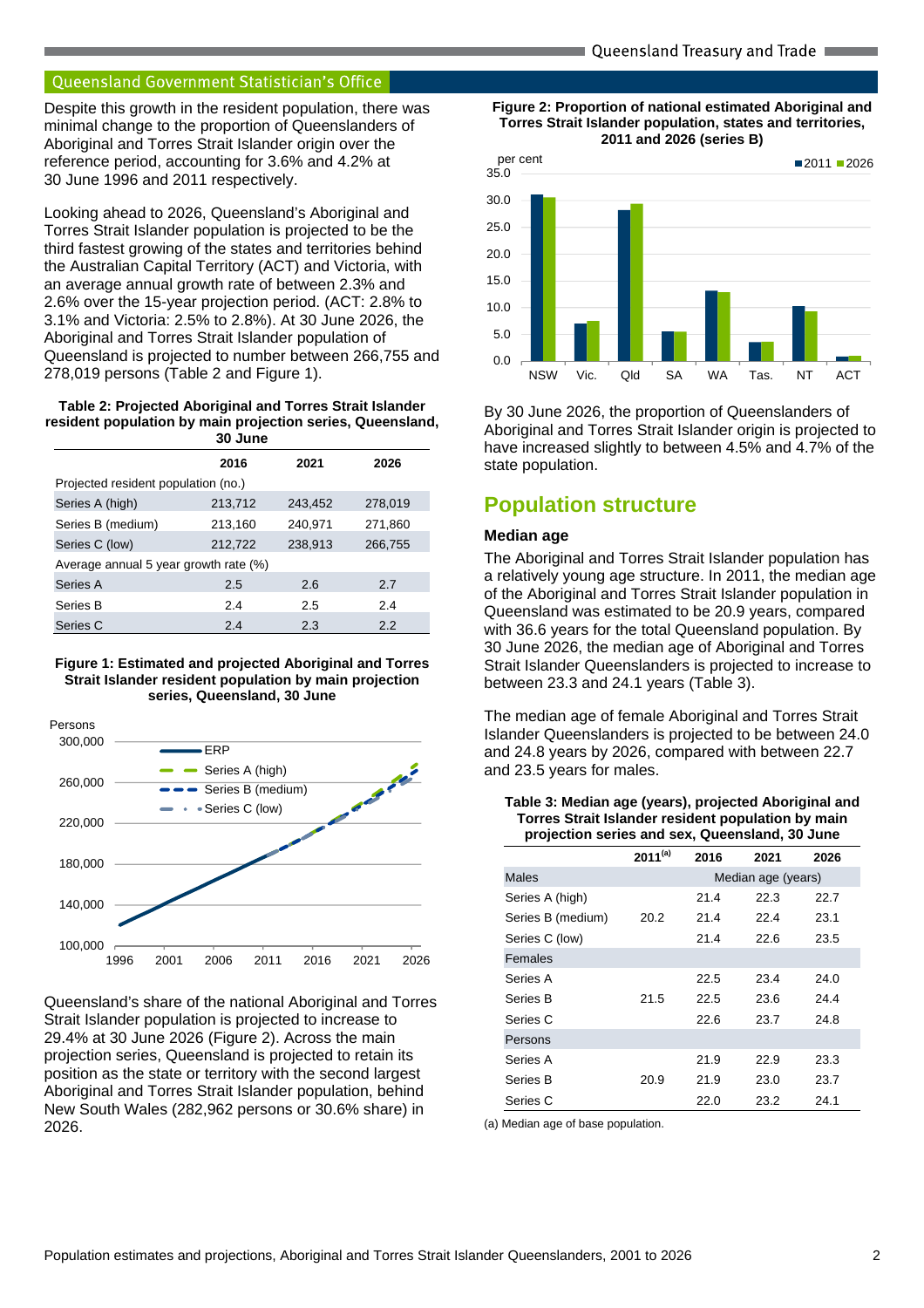#### **Age and sex structure**

The number of Aboriginal and Torres Strait Islander persons in Queensland is projected to increase across all age groups between 2011 and 2026. The number of Aboriginal and Torres Strait Islander children (0–14 years) is projected to increase from 70,796 in 2011 to between 88,954 and 98,103 in 2026 (Table 4), equating to an average annual growth of 1.5% to 2.2% over the projection period. The number of young adults (15–24 years) is projected to increase from 37,133 in 2011 to between 48,605 and 48,634 persons in 2026 at an average annual growth rate of 1.8%.

As a proportion of the total Aboriginal and Torres Strait Islander population, children are projected to decrease from 37.5% in 2011 to between 33.3% and 35.3% in 2026, continuing the downward trend observed over the 15 years to 2011. In contrast, the proportion of older persons (65 years and over) is projected to increase over the projection period, from 3.1% in 2011 to between 5.7% and 5.9% in 2026.

Aboriginal and Torres Strait Islander persons aged 55 years and over are projected to more than double over the projection period, from 15,537 persons in 2011 to between 33,548 and 35,165 persons in 2026. This equates to an average annual growth of between 5.3% and 5.6%. The estimated share of the total Aboriginal and Torres Strait Islander population of persons aged 55 years and over is projected to increase from 8.2% in 2011 to between 12.5% and 12.6% in 2026.

#### **Table 4: Estimated and projected Aboriginal and Torres Strait Islander resident population by age group (years), Queensland, 1996, 2011 and 2026, year to 30 June**

| Age group      |         |         | Series A  | Series B | Series C |
|----------------|---------|---------|-----------|----------|----------|
| (years)        | 1996    | 2011    | 2026      | 2026     | 2026     |
|                |         |         | persons - |          |          |
| $0 - 14$       | 47,364  | 70,796  | 98,103    | 93,337   | 88,954   |
| $15 - 24$      | 23,230  | 37,133  | 48,634    | 48,601   | 48,605   |
| $25 - 34$      | 20,471  | 25.496  | 43,254    | 43,194   | 43,177   |
| $35 - 44$      | 14,459  | 22,909  | 30,664    | 30,565   | 30,512   |
| $45 - 54$      | 7,769   | 17,083  | 22,199    | 22,049   | 21,959   |
| $55 - 64$      | 3,847   | 9,750   | 18,918    | 18,646   | 18,499   |
| $65 - 74$      | 2,403   | 4,073   | 11,377    | 11,042   | 10,859   |
| 75 and<br>over | 917     | 1,714   | 4,870     | 4,426    | 4,190    |
| Total          | 120,460 | 188,954 | 278,019   | 271,860  | 266,755  |

Figure 3 shows the estimated and projected proportional change (Series B) in the age structure of Queensland's Aboriginal and Torres Strait Islander population over the 30-year period between 30 June 1996 and 30 June 2026 by males and females.

The sex ratio (the number of males per 100 females) of the Queensland Aboriginal and Torres Strait Islander population in 2026 is projected to be comparable to the estimated sex ratio in 2011 (99.7 and 99.2 respectively). **Figure 3: Estimated and projected (Series B) Aboriginal and Torres Strait Islander resident population by age and sex, Queensland, 1996, 2011 and 2026, year ended 30 June**



# **Components of population change**

The number of births of Aboriginal and Torres Strait Islander babies in Queensland is projected to increase from between 5,066 and 5,081 births in 2012 to between 6,587 and 7,906 in 2026. In Series C, which assumes constant life expectancy at birth, the number of deaths of Aboriginal and Torres Strait Islander persons is projected to increase from 825 deaths in 2012 to 1,232 in 2026. In comparison, in Series A and B, which incorporate increasing life expectancy at birth assumptions, the number of deaths is projected to increase to 927 and 1,124 deaths respectively in 2026.

As the number of births is considerably larger than the number of deaths in each projections series, natural increase remains consistently high across the main projection series, reaching between 5,355 and 6,979 persons in 2026 (Figure 4). Table 5 summarises the projected components of population change and total growth in the Aboriginal and Torres Strait Islander resident population for Series B by five-year periods.



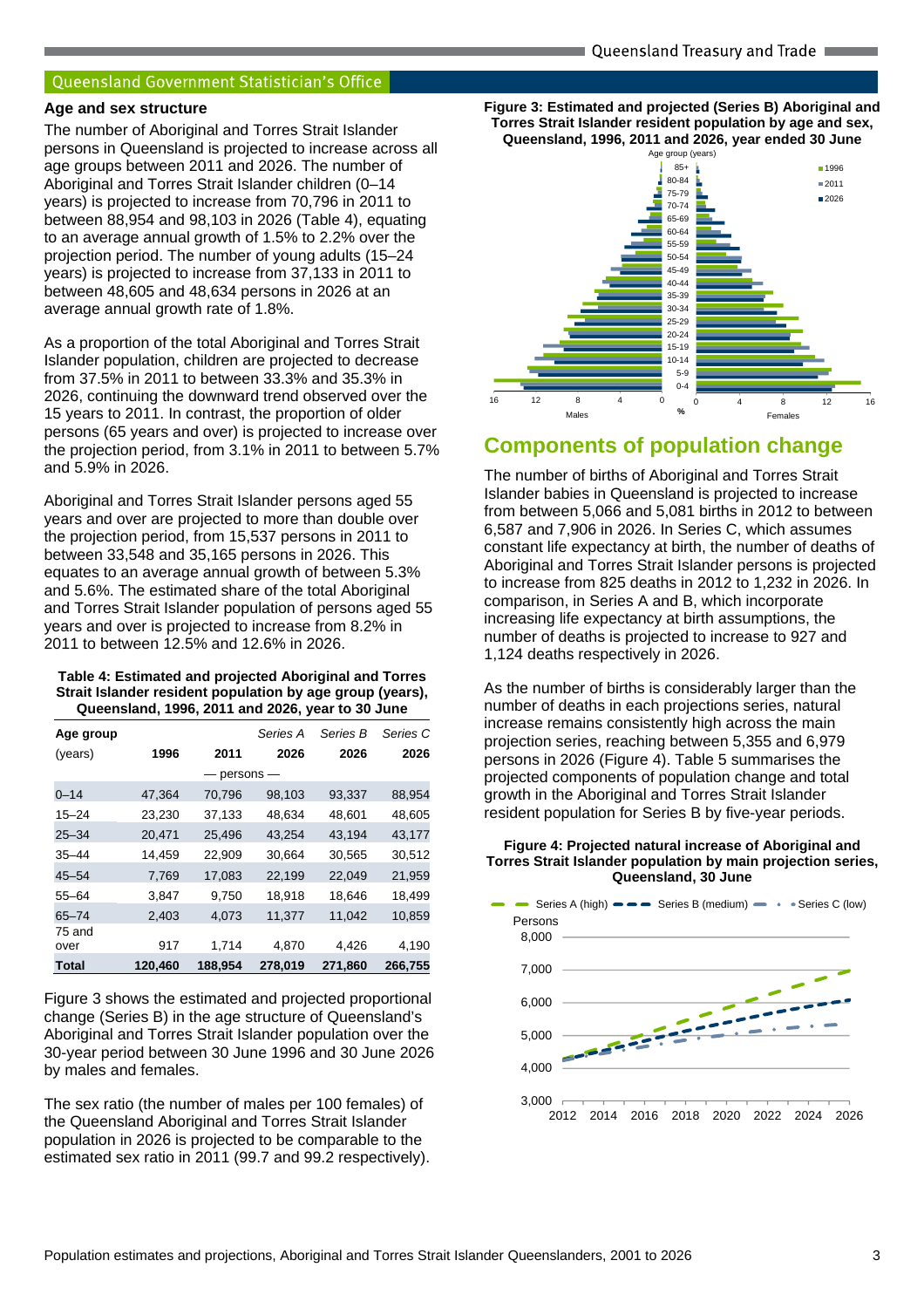**Table 5: Projected Aboriginal and Torres Strait Islander resident population by main projection series and components of change, Queensland, five years to 30 June** 

| Series B (medium)        | 2011-2016 | 2016-2021 | 2021-2026 |
|--------------------------|-----------|-----------|-----------|
| Start population         | 188,954   | 213,160   | 240,971   |
| <b>Births</b>            | 26,947    | 31,037    | 34,746    |
| Deaths                   | 4,226     | 4.711     | 5,342     |
| Natural increase         | 22,721    | 26,326    | 29,404    |
| Net interstate migration | 1,485     | 1,485     | 1,485     |
| Total growth             | 24,206    | 27,811    | 30,889    |
| End population           | 213,160   | 240,971   | 271,860   |

# **Indigenous Regions**

The Brisbane Indigenous Region (IREG) is projected in all series to remain the largest Indigenous Region in Australia over the period to 2026, with an average annual growth rate of 2.7%. The Aboriginal and Torres Strait Islander population in the Brisbane IREG is projected to increase by 49.8% (32,354 persons) (Table 6). The NSW Central and North Coast IREG and Sydney–Wollongong IREG have the largest projected growth of Indigenous Regions in the rest of Australia with projected increases of 29,964 and 16,840 persons respectively over the 15-year period.

Other Indigenous regions in Queensland with projected high average annual rates of growth include Cairns–Atherton IREG and Rockhampton IREG (3.1% and 2.8% respectively), leading to projected population increases over the 15-year period of 58.3% and 51.6% respectively.

The Torres Strait IREG was the only Indigenous Region in Queensland with a projected decrease over the 15-year period, projected to decline by 10.0% or 687 persons by 2026.

## **Table 6: Indigenous Regions, projected increase and rate of growth (Series B), year to 30 June, 2011 and 2026**

| <b>Indigenous Region</b> | 2011        | 2026    |         | <b>Projected growth</b> |
|--------------------------|-------------|---------|---------|-------------------------|
|                          | $persons -$ |         | no.     | %                       |
| <b>Brisbane</b>          | 64,993      | 97,347  | 32,354  | 49.8                    |
| Cairns-Atherton          | 29,088      | 46,035  | 16,947  | 58.3                    |
| Cape York                | 9.812       | 11,310  | 1.498   | 15.3                    |
| Mount Isa                | 9,358       | 10,682  | 1,324   | 14.1                    |
| Rockhampton              | 22,822      | 34,595  | 11,773  | 51.6                    |
| Toowoomba-Roma           | 18,389      | 25,236  | 6,847   | 37.2                    |
| <b>Torres Strait</b>     | 6.885       | 6.198   | $-687$  | $-10.0$                 |
| Townsville-Mackay        | 27.607      | 40.457  | 12,850  | 46.5                    |
| Queensland               | 188,954     | 271,860 | 82,906  | 43.9                    |
| Australia                | 669,616     | 924.611 | 254.995 | 38.1                    |

# **Assumptions**

## **Base population**

The base population used to produce the estimates and projections is the Aboriginal and Torres Strait Islander estimated resident population (ERP) at 30 June 2011. This ERP was derived from the 2011 Census of Population and Housing counts of Aboriginal and Torres Strait Islander Australians, adjusted for net undercount and demographic components of change.

## **Estimates**

The underlying migration assumptions used to produce estimates of the Aboriginal and Torres Strait Islander population for the period 30 June 1996 to 30 June 2010 were as follows:

- Net overseas migration for the Aboriginal and Torres Strait Islander population was set at zero.
- Net interstate migration for each intercensal period was based on the levels observed in each respective intercensal period.

Table 7 summarises the underlying assumptions about past levels of mortality that were applied to the base population to obtain a 'reverse-survived' population for the reference period. Over the 15-year period, it is estimated there was an overall increase in life expectancy at birth of 3.9 years for males and 2.3 years for females.

#### **Table 7: Aboriginal and Torres Strait Islander life expectancy at birth assumptions by sex, Queensland, 30 June<sup>1</sup>**

|         | 1996       | 1996-2006                         | 2006-2011                         | 2010-12<br>(base) |
|---------|------------|-----------------------------------|-----------------------------------|-------------------|
| Females | 72.1 years | $\uparrow$ 0.15 years<br>per year | $\uparrow$ 0.15 years<br>per year | 74.4 years        |
| Males   | 64.8 years | $\uparrow$ 0.20 years<br>per year | $\uparrow$ 0.30 years<br>per year | 68.7 years        |

## **Projections**

l

Ten projection series of the Aboriginal and Torres Strait Islander population were produced for the period 30 June 2012 to 30 June 2026 through applying varying demographic assumptions to the base population. The projections presented in this brief, Series A, B and C, represent the main projection series and are used to respectively imply high, medium and low growth rate scenarios for the Aboriginal and Torres Strait Islander population in Queensland. The underlying assumptions used to produce the main projection series are summarised in Table 8 and Table 9, and apply for the duration of the projection period.

These assumptions were formulated on the basis of past demographic trends and do not attempt to allow for possible future changes in non-demographic factors (such as major government policy decisions, economic

 $1$  Mortality differentials between Queensland and Australia have been calculated and applied to the assumed Australian life expectancies at birth for the base population. The same rates of increase in life expectancy at birth are assumed for each state and territory.